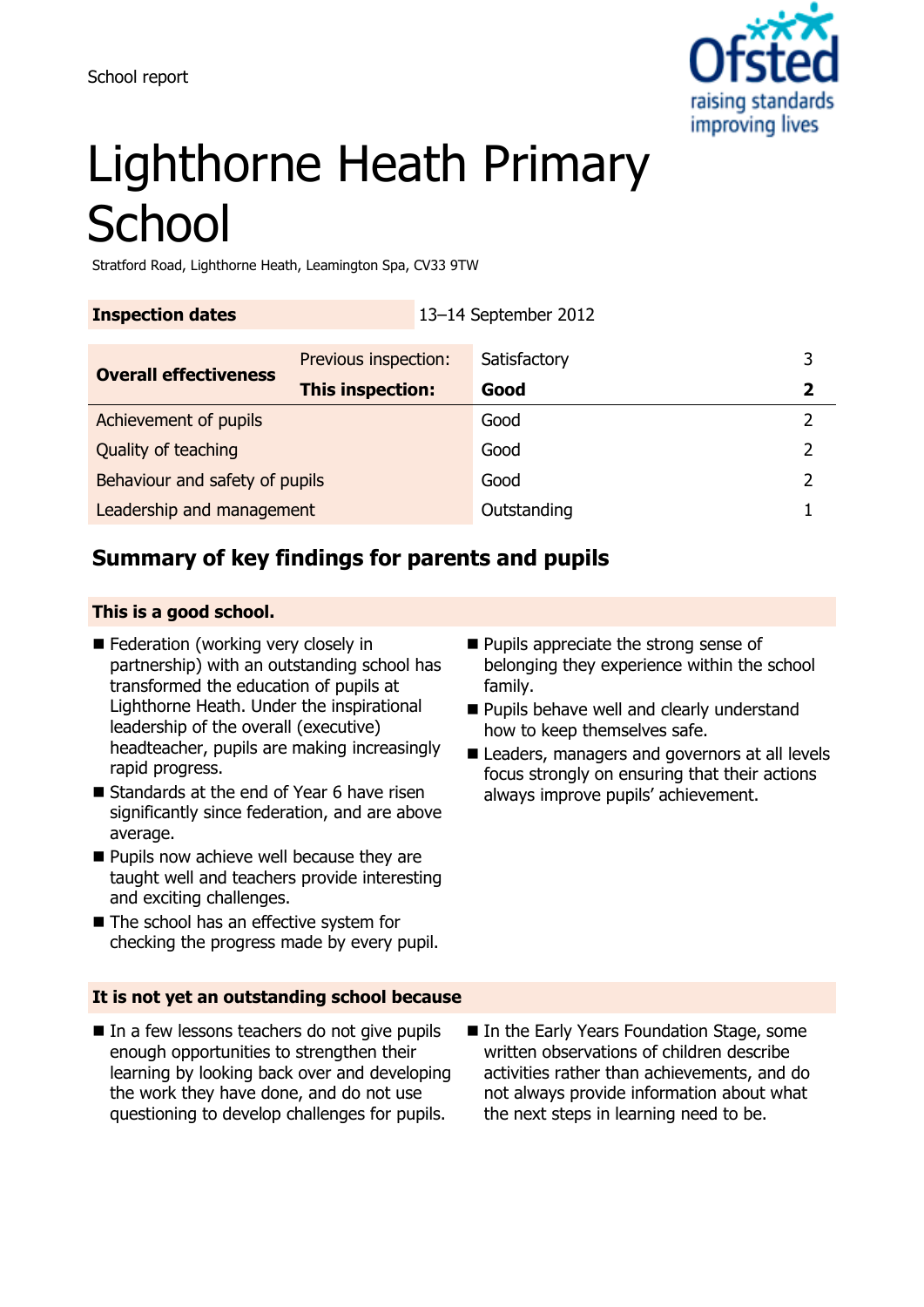## **Information about this inspection**

- The inspector observed teaching and learning in all three classes during six lessons, all of which were joint observations with senior leaders. In addition, the inspector looked at pupils' work, heard a sample of pupils read in Years 1, 2 and 6 and held discussions with pupils about many aspects of school life.
- Meetings were held with the executive and associate headteachers, the Chair of the Governing Body, and senior members of staff.
- The inspector took account of the five responses to the online questionnaire (Parent View), and supplemented this information with a scrutiny of surveys of parents' opinion organised by the school.
- He observed the school's work, and looked at a wide range of documents, including data on pupils' current progress, planning and monitoring information, records relating to behaviour and attendance, and documents related to safeguarding.

### **Inspection team**

Mike Thompson, Lead inspector **Additional inspector**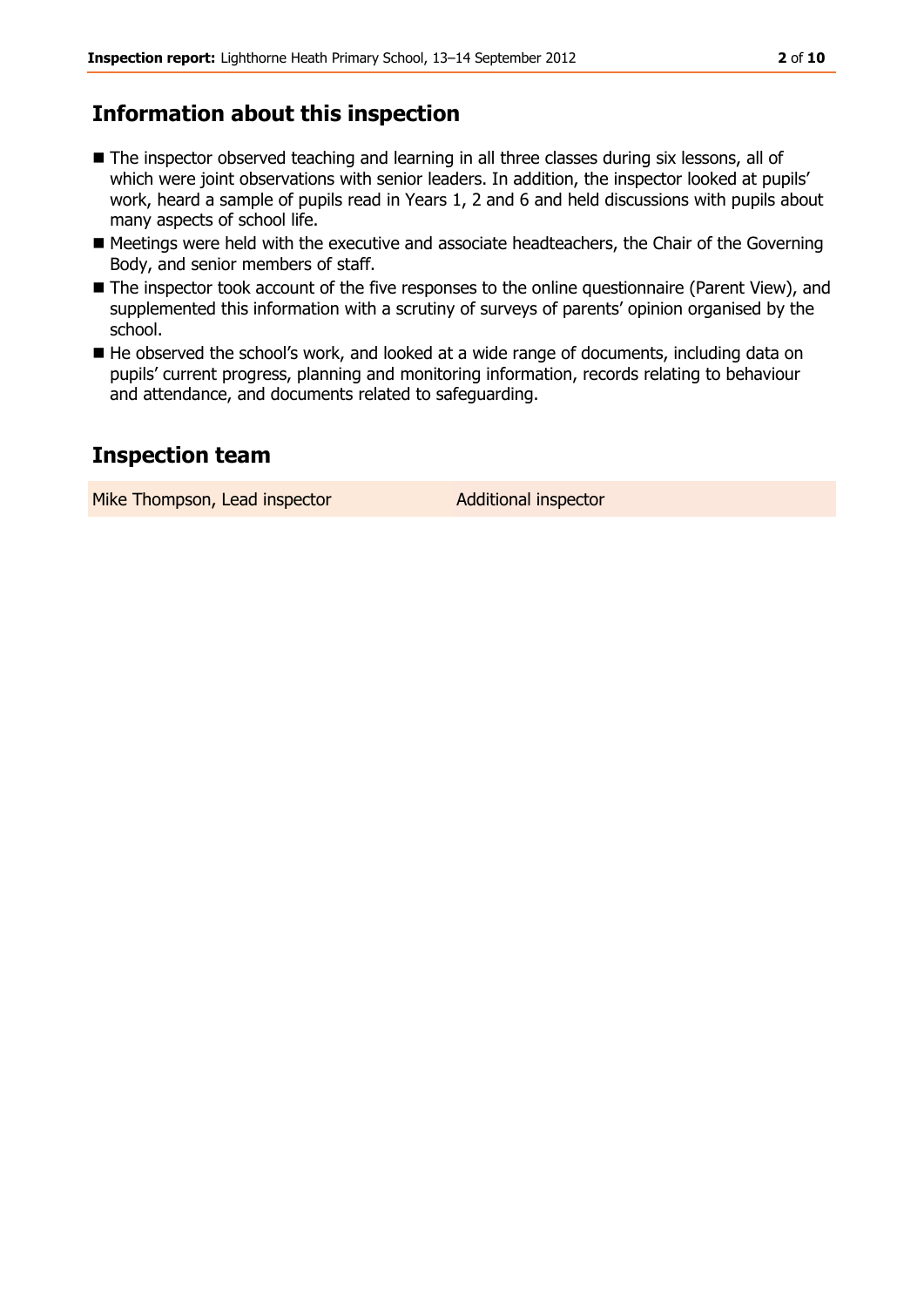# **Full report**

## **Information about this school**

- Lighthorne Heath is very small compared to the average-sized primary school.
- Most of the pupils are of White British heritage.
- The proportion of pupils known to be eligible for the pupil premium is about twice the national average.
- During the autumn term 2010, the school became federated with Sydenham Primary School in Leamington Spa. This federation followed a period of considerable uncertainty during which the continuity of teaching and learning in some classes, and the management of the school, were adversely affected by staff absence. An executive headteacher has responsibility for both schools and is supported by an associate headteacher in each school. The federated schools share a governing body.
- The executive headteacher is a National Leader of Education and is also seconded on a parttime basis to the local authority to support the development of other schools.
- The proportion of disabled pupils and those who have special educational needs who are supported through school action is above average. The proportion of pupils who are supported at school action plus or with a statement of special educational needs is also above average.
- The school meets the current floor standard set by the government, which determines the minimum expectations for attainment and progress.
- The adjacent Lighthorne Heath Children's Centre is independent of the school and is inspected separately.

## **What does the school need to do to improve further?**

- Develop consistently outstanding features of teaching in all lessons by ensuring that:
	- teachers fine-tune their planning to ensure regular opportunities for pupils to reflect on and consolidate their learning
	- all teachers regularly use carefully planned questions in order to raise the level of challenge for pupils
	- practitioners in the Early Years Foundation Stage are consistent in recording evaluative assessments of the learning observed and in setting out the next steps that children need to achieve.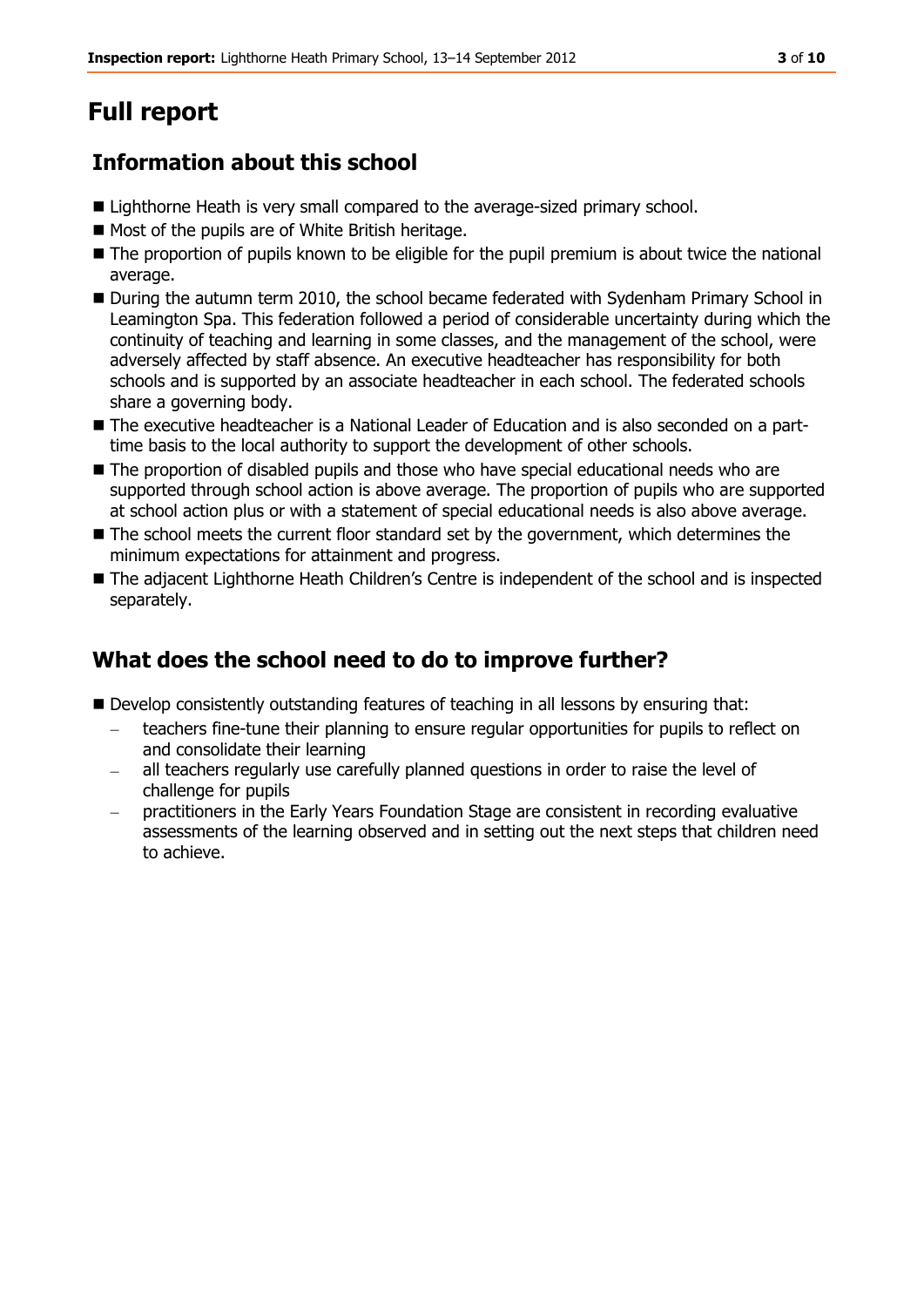## **Inspection judgements**

#### **The achievement of pupils is good**

- Attainment varies from year to year because the performance of each individual can have a disproportionate impact where year groups are very small.
- On entry, attainment is typically below what is expected nationally of three-year-olds.
- Children make good progress in all areas of learning in the Nursery and Reception class. They are taught well and receive good levels of individual attention from skilled practitioners who understand the ways in which young children learn best.
- By the time children move from Reception to Year 1 their attainment is, typically, close to that expected at this age.
- In Years 1 to 6, progress continues to be good in reading, writing and mathematics.
- The positive impact of the teaching of phonics (the sounds represented by letters) in the Reception Year is evident in the skills displayed by some of the least able Year 1 pupils whose reading was tested during the inspection. These pupils have a secure knowledge of basic sounds and blends.
- $\blacksquare$  The work provided for pupils in the class for Years 4 to 6 is generally demanding and requires pupils to think about their own learning. The high proportion of disabled pupils and those with special educational needs in this class is particularly well supported.
- Throughout the school, the learning of disabled pupils and those who have special educational needs is constantly scrutinised. Teachers use this information well to adjust their planning and to carefully tailor additional support. Teaching assistants are good at providing clear explanations to ensure that the pupils are able to participate fully. As a result of the actions taken, these pupils make at least good progress.
- Teachers are good at capturing and holding pupils' interest through carefully structured activities. When asked what they liked best about the school, most of the pupils interviewed chose either specific subjects or commented on the impact of teachers on their learning.
- Sometimes, teachers do not provide enough opportunities for pupils to reflect on, and consolidate, what they have learned, either at the end of lessons or though periodic discussions during the course of lessons.
- The school makes good use of pupil premium funding to ensure that those eligible have the same full access to learning opportunities as all other pupils. Performance data show that these pupils make equally good rates of progress as all other pupils.

#### **The quality of teaching is good**

- The quality of teaching has significantly improved through the executive headteacher's astute deployment of staff from the federated partner school. Three of the four teachers, including the associate headteacher, were formerly members of staff at Sydenham Primary.
- The school also benefits greatly from the additional expertise provided by the federated partner school for teaching disabled pupils and those who have special educational needs and, through the school counsellor, for individual pupils and their families.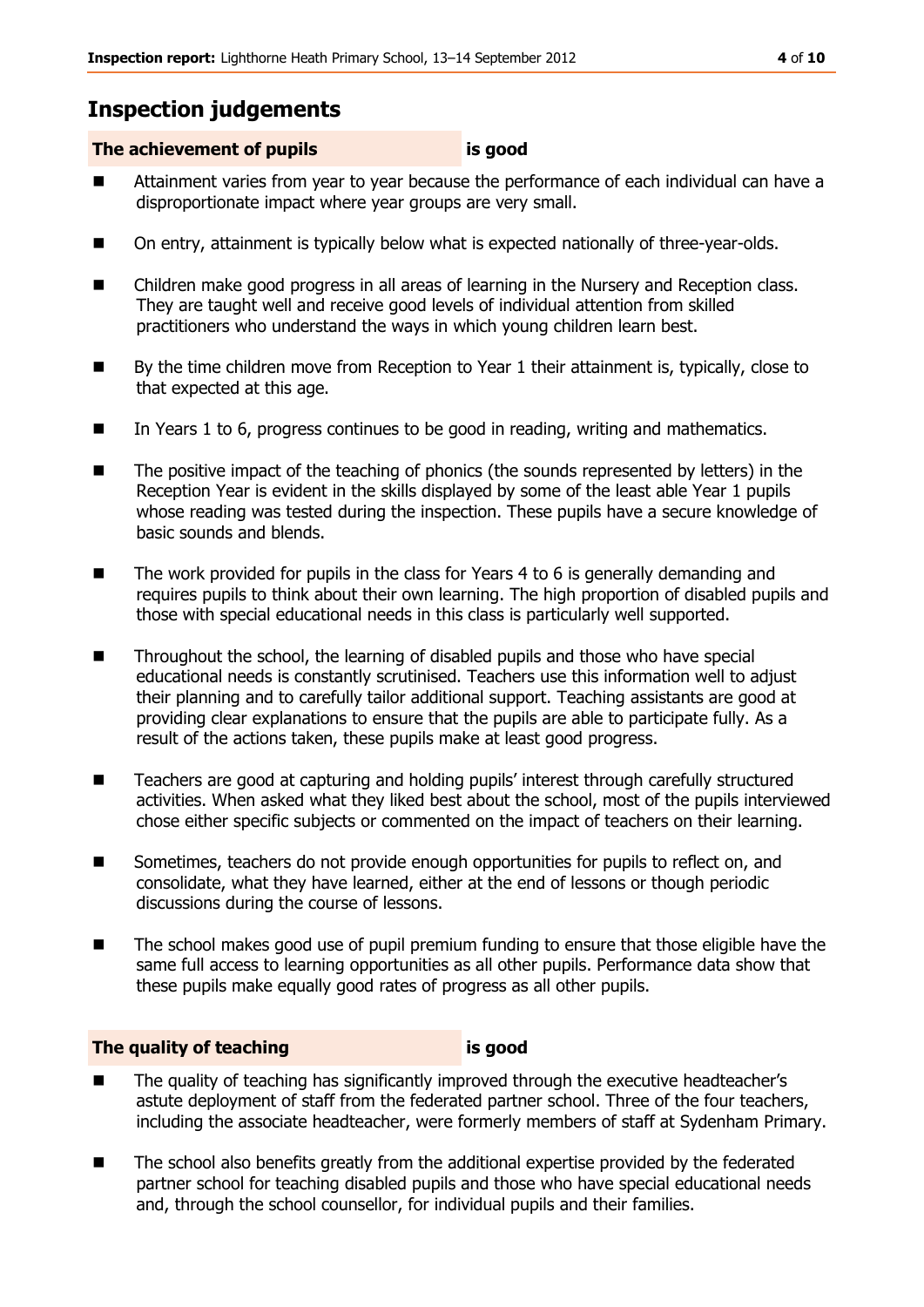- Teachers are generally skilled at providing their pupils with work that is well matched to learning needs and aptitudes and provides good levels of challenge.
- The teaching of phonics is outstanding. It is crisply paced, with short, sharply focused activities that are carefully layered to develop challenge while consolidating prior learning. Teaching groups are small, so all pupils are extremely well supported.
- Teachers are skilled in making good use of on-going assessments through questioning, and adjust their teaching in light of what they observe pupils to be learning.
- In some instances, teachers too readily accept pupils' answers and miss opportunities to develop learning to a higher level through extra questions.
- At the beginning of lessons, teachers are good at ensuring that pupils have a clear understanding of what they need to achieve.
- In English, the school ensures that pupils have a very clear understanding of what they need to do to achieve the next level in their learning. This occurs through the use of easily accessible 'child-friendly' language in the targets set out for pupils. A similar system has been developed in mathematics and is beginning to be implemented.
- In the Early Years Foundation Stage, some of the written assessments that form part of the record of children's achievements lack precision. In all other respects, the children's 'learning journals' provide a clear picture of the good progress made.

#### **The behaviour and safety of pupils are good**

- Pupils behave well in lessons and around the school. In closely supervised situations, such as in whole-school assembly, behaviour is impeccable.
- Staff, pupils and their parents feel that behaviour in the school has improved markedly over the past two years and is good. Data about behaviour and exclusions support these views. For example, there has been a marked reduction in fixed-term exclusions from 22 in 2009– 10 to just five in 2010–11. These five exclusions related to two pupils.
- A clear contribution to this improvement is the good partnership that is rapidly developing between school and parents. This is based on increased levels of confidence in and respect for the school within the local community.
- **Pupils'** responses in lessons show that they make generally good gains in developing their knowledge, skills and understanding. Their learning behaviours are good. They are attentive, know that they are at school to learn, and sustain concentration well.
- **Pupils are keenly aware of the importance of learning. A small group of pupils have been** recruited as 'learning detectives'. They observe lessons both in this school and in their federated partner school and then feed back their findings to the pupils observed.
- **Pupils generally show courtesy towards each other, respect one another and adults, and** take a pride in their school.
- Pupils acknowledge that there are occasional disputes between pupils but feel that there is little bullying of any sort. They have a clear understanding of cyber-bullying.
- Very occasionally, a few pupils use homophobic or racist language, but in almost all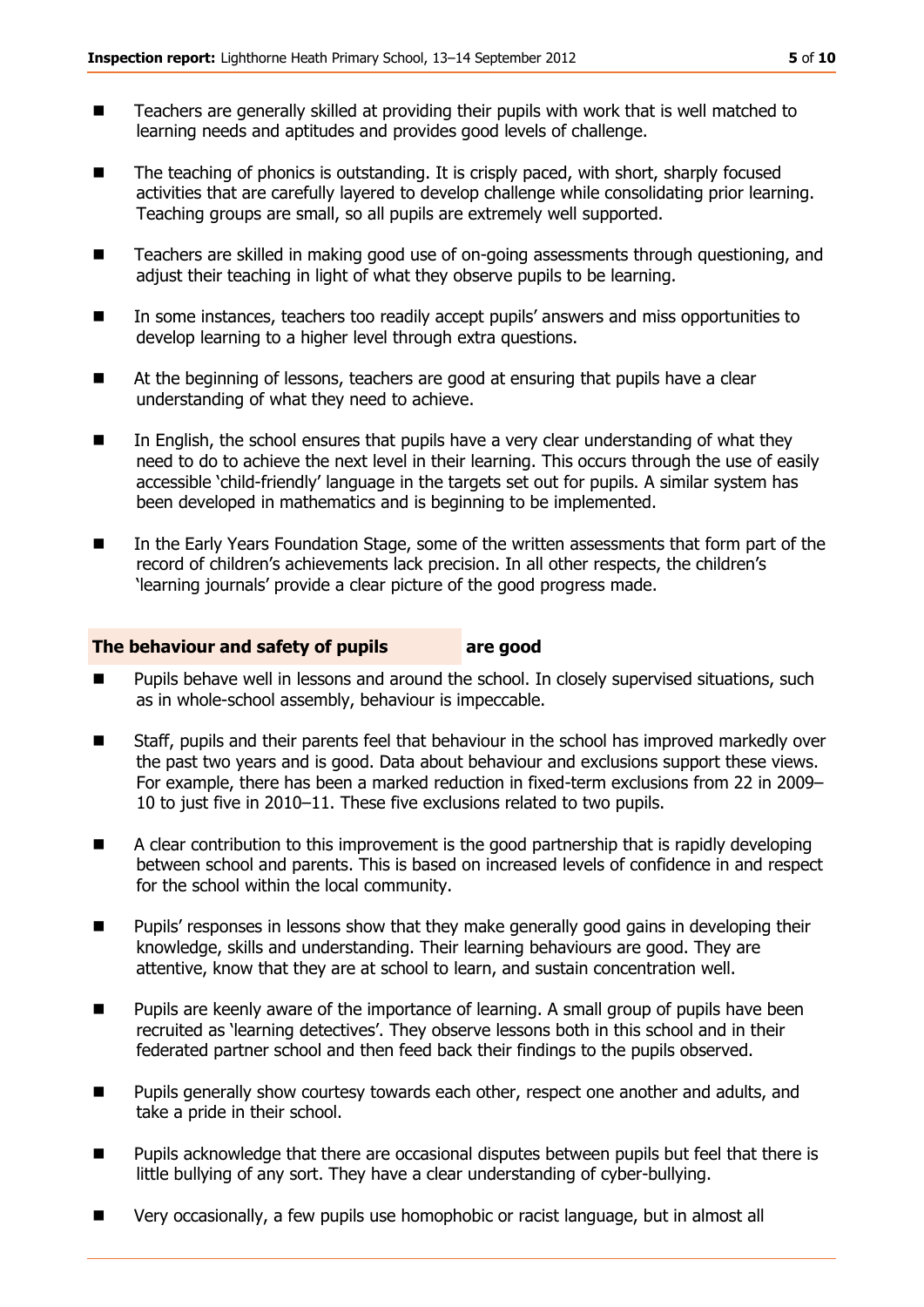instances they have little understanding of its implications. The school is quick to act in these circumstances.

■ Attendance rates have risen over the past few years and are now above average. Almost all pupils are punctual.

#### **The leadership and management are outstanding**

- The impact of federation has been significant. The local authority provided good support immediately prior to federation by enabling staff changes. Since then, it has provided light touch support because the executive headteacher also works for the local authority.
- The headteacher's expertise and excellent track-record of school improvement has been the catalyst for the transformation that has occurred. The associate headteacher leads by example and plays an important part in ensuring that actions are effectively implemented.
- Standards are rising rapidly because of the improvements made in teaching. All staff have ready access to a wide range of high-quality opportunities for professional development, shared with their colleagues at the partner school.
- **Parents are greatly appreciative of the transformation since federation and recognise the** good action taken by the school to promote equality of opportunity and tackle discrimination. Typical of their comments is: 'I am very happy with the huge improvements to the school over the past two years. It now offers many more opportunities for my child. There is strong leadership, and teaching has improved greatly. This is a fantastic little school.'
- The school's learning improvement plan sets out an extremely clear agenda for the further developments needed. This is underpinned by well-focused individual action plans produced by leaders at all levels.
- **Monitoring and evaluation is highly effective and underpins the robust performance** management of all staff.
- There is a very clear vision to which parents and staff fully subscribe. This is shared effectively through, for example, weekly newsletters.
- The school promotes pupils' spiritual, moral, social and cultural development well. A clear moral code permeates all aspects of school life. Pupils' achievements as 'learning heroes' are celebrated weekly. Opportunities for cultural development feature regularly.
- The curriculum provides pupils with many first-hand learning experiences. It offers an outstanding range of activities, including residential visits, to enrich pupils' learning. It is also carefully tailored to meet individual needs. Very specific interventions, such as one-toone tuition, are regularly implemented to ensure that pupils make at least good progress.
- As a result of well-focused teaching, leaders have ensured that pupils are making excellent gains in their skills and knowledge in phonics. This means that pupils are able to use their reading skills to good effect across the curriculum.

#### ■ The governance of the school:

- is well informed
- is fully involved in the school's well-focused and accurate self-evaluation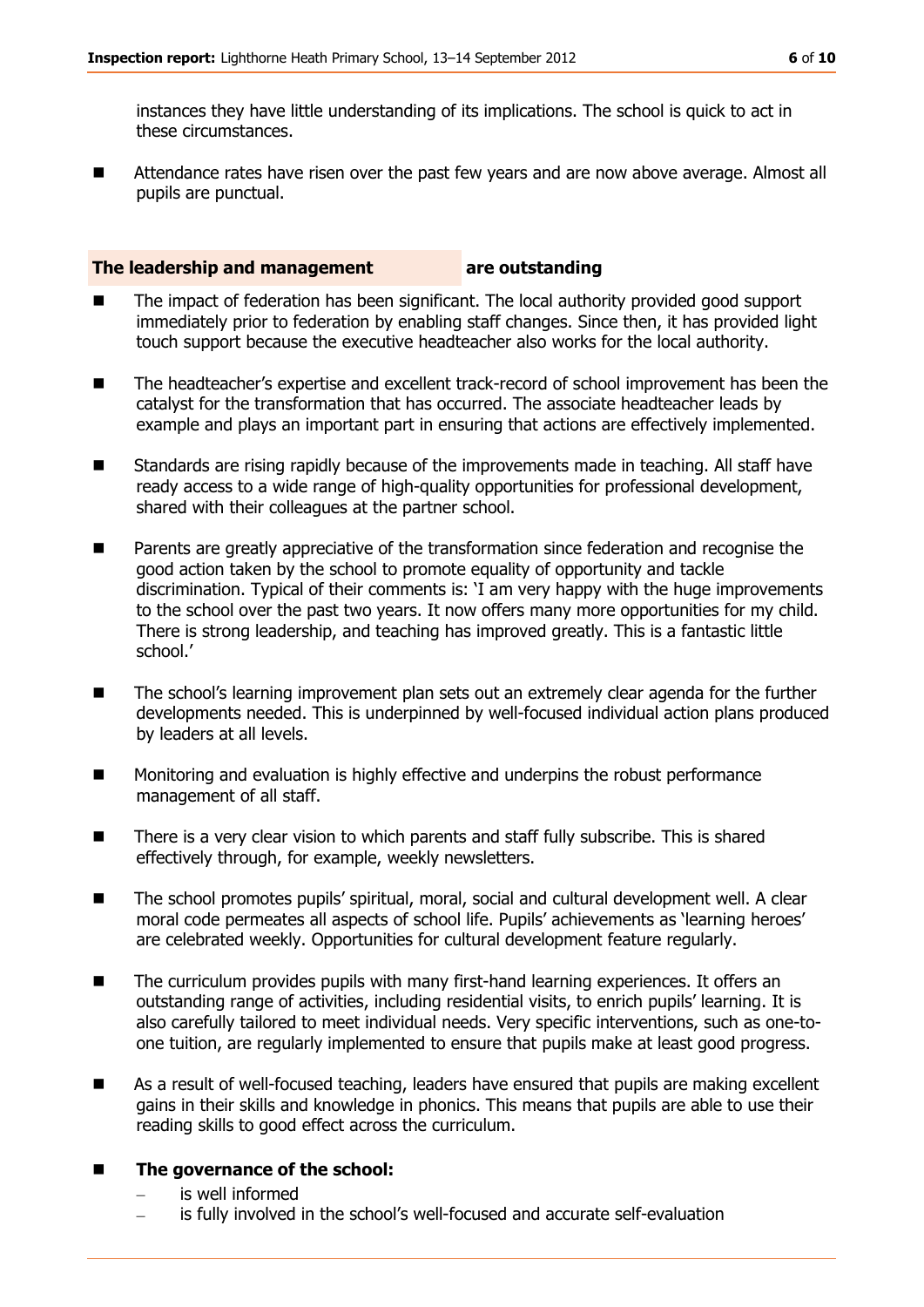- ensures that the budget is carefully managed  $\equiv$
- ensures that safeguarding meets requirements  $\frac{1}{2}$
- is effective in ensuring that the school's rapid upward trajectory is sustained. $\frac{1}{2}$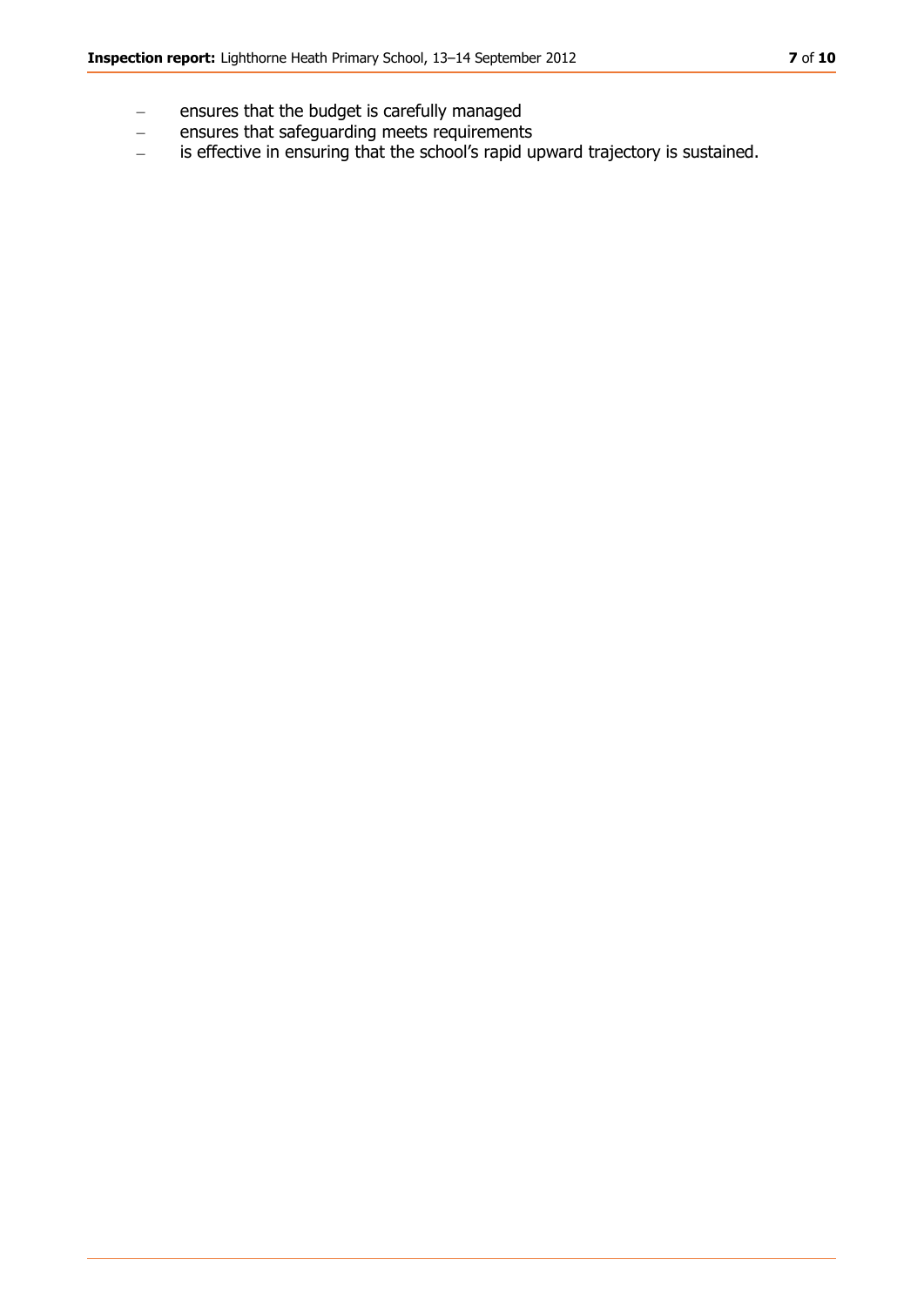# **What inspection judgements mean**

| <b>School</b> |                         |                                                                                                                                                                                                                                                                                                                                                                         |
|---------------|-------------------------|-------------------------------------------------------------------------------------------------------------------------------------------------------------------------------------------------------------------------------------------------------------------------------------------------------------------------------------------------------------------------|
| Grade         | <b>Judgement</b>        | <b>Description</b>                                                                                                                                                                                                                                                                                                                                                      |
| Grade 1       | Outstanding             | An outstanding school is highly effective in delivering outcomes<br>that provide exceptionally well for all its pupils' needs. This<br>ensures that pupils are very well equipped for the next stage of<br>their education, training or employment.                                                                                                                     |
| Grade 2       | Good                    | A good school is effective in delivering outcomes that provide<br>well for all its pupils' needs. Pupils are well prepared for the next<br>stage of their education, training or employment.                                                                                                                                                                            |
| Grade 3       | Requires<br>improvement | A school that requires improvement is not yet a good school, but it<br>is not inadequate. This school will receive a full inspection within<br>24 months from the date of this inspection.                                                                                                                                                                              |
| Grade 4       | Inadequate              | A school that has serious weaknesses is inadequate overall and<br>requires significant improvement but leadership and management<br>are judged to be Grade 3 or better. This school will receive<br>regular monitoring by Ofsted inspectors.                                                                                                                            |
|               |                         | A school that requires special measures is one where the school<br>is failing to give its pupils an acceptable standard of education<br>and the school's leaders, managers or governors have not<br>demonstrated that they have the capacity to secure the<br>necessary improvement in the school. This school will receive<br>regular monitoring by Ofsted inspectors. |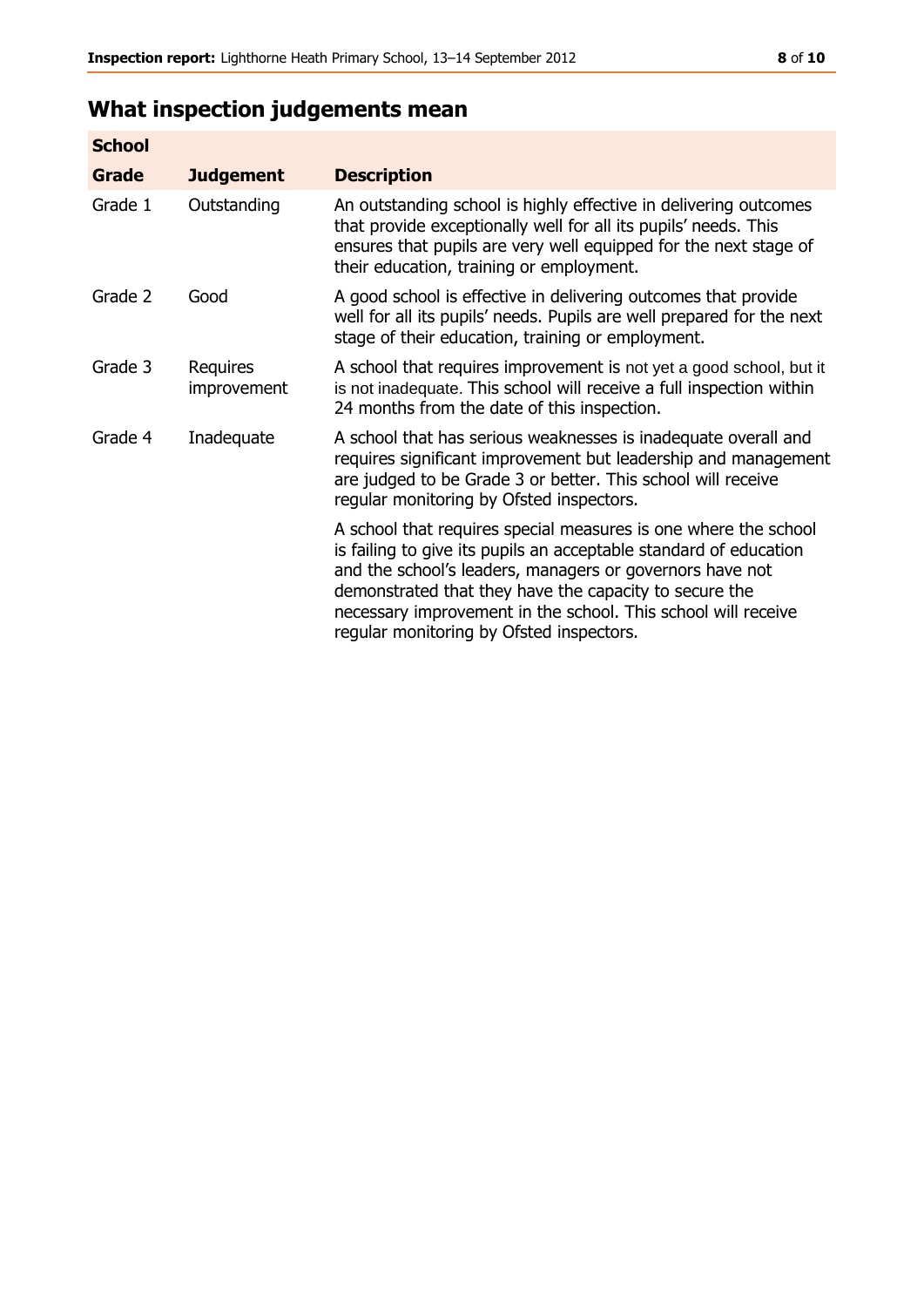## **School details**

| Unique reference number  | 125530       |
|--------------------------|--------------|
| <b>Local authority</b>   | Warwickshire |
| <b>Inspection number</b> | 402787       |

This inspection of the school was carried out under section 5 of the Education Act 2005.

| <b>Type of school</b>                      | Primary                |
|--------------------------------------------|------------------------|
| <b>School category</b>                     | Maintained             |
| Age range of pupils                        | $3 - 11$               |
| <b>Gender of pupils</b>                    | Mixed                  |
| <b>Number of pupils on the school roll</b> | 61                     |
| <b>Appropriate authority</b>               | The governing body     |
| <b>Chair</b>                               | Tim Naylor             |
| <b>Headteacher</b>                         | Juliette Westwood      |
| Date of previous school inspection         | 22 June 2010           |
| <b>Telephone number</b>                    | 01926 640326           |
| <b>Fax number</b>                          | 01926 640326           |
| <b>Email address</b>                       | Admin2064@we-learn.com |